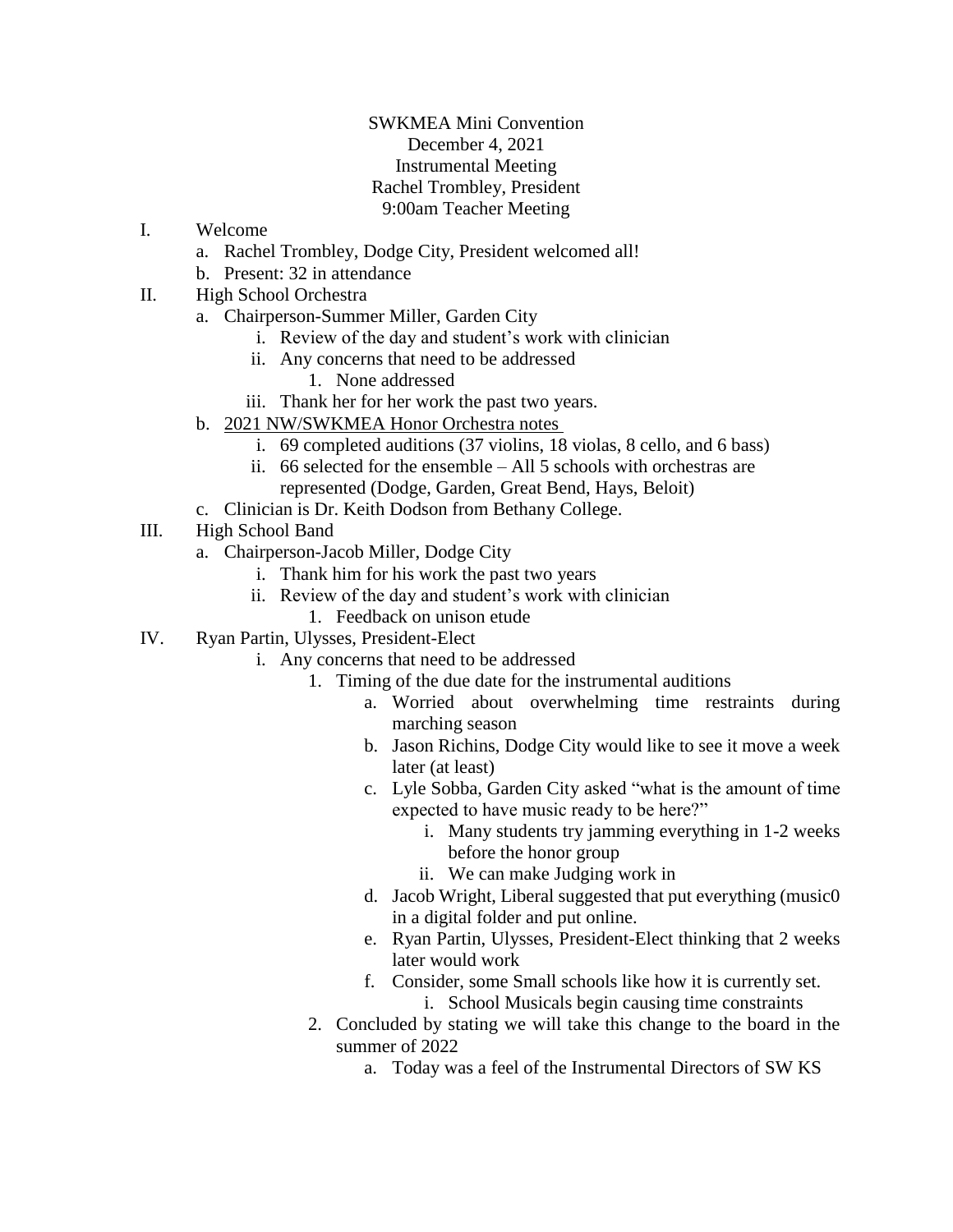- b. Current deadline is the last Monday of October (October 31, 2022) Will look at: First Friday in November (November 4, 2022) Judges will be given three days to Judge ending Monday (November 7 at 11:59:59pm) and the Roster and Music will go out Digitally on Tuesday (November 8, 2022).
	- i. Possibly, it there are too many entries, we might need to extend a day to accommodate.
- c. A quick survey of the room yielded:  $Yes = Unanimous$
- 3. Jazz Band considerations
	- a. Consensus in the room the Jazz Audition dates are a little early too
	- b. Jacob Miller, Dodge City suggested that a GoogleForm survey could be sent
		- i. Move the Jazz Band Auditions to the 2<sup>nd</sup> week of October?

## V. KBA

- VI. Any New Business
	- a. Jazz Auditions-discuss concerns with new materials from the state
		- i. We have been using a unison etude for all and having our own district cuts 1. Reason was to help students rehearse together easier
		- ii. Jacob Miller, Dodge City does not know what the state will be releasing.
			- 1. Looking at Original music in a 4 –year cycle
			- 2. It could level the playing field
			- 3. Would it be good if they release new music, should we just make cuts from what they have released?
			- 4. Angela Wilczek, Minneola felt that the Unison did not really achieve anything
		- iii. The music will go to the KMEA Board this summer (over 2 meetings) for a vote and then implemented during the 2023-2024 year (most likely)
		- iv. Did the unison etude encourage more to participate?
			- 1. Yes and No
		- v. Mac Knight, St. John/Hudson suggested that we go to just a District Audition and that might create more interest
		- vi. Keep unison etude, chromatic scale, the state
		- vii. Look at changing the date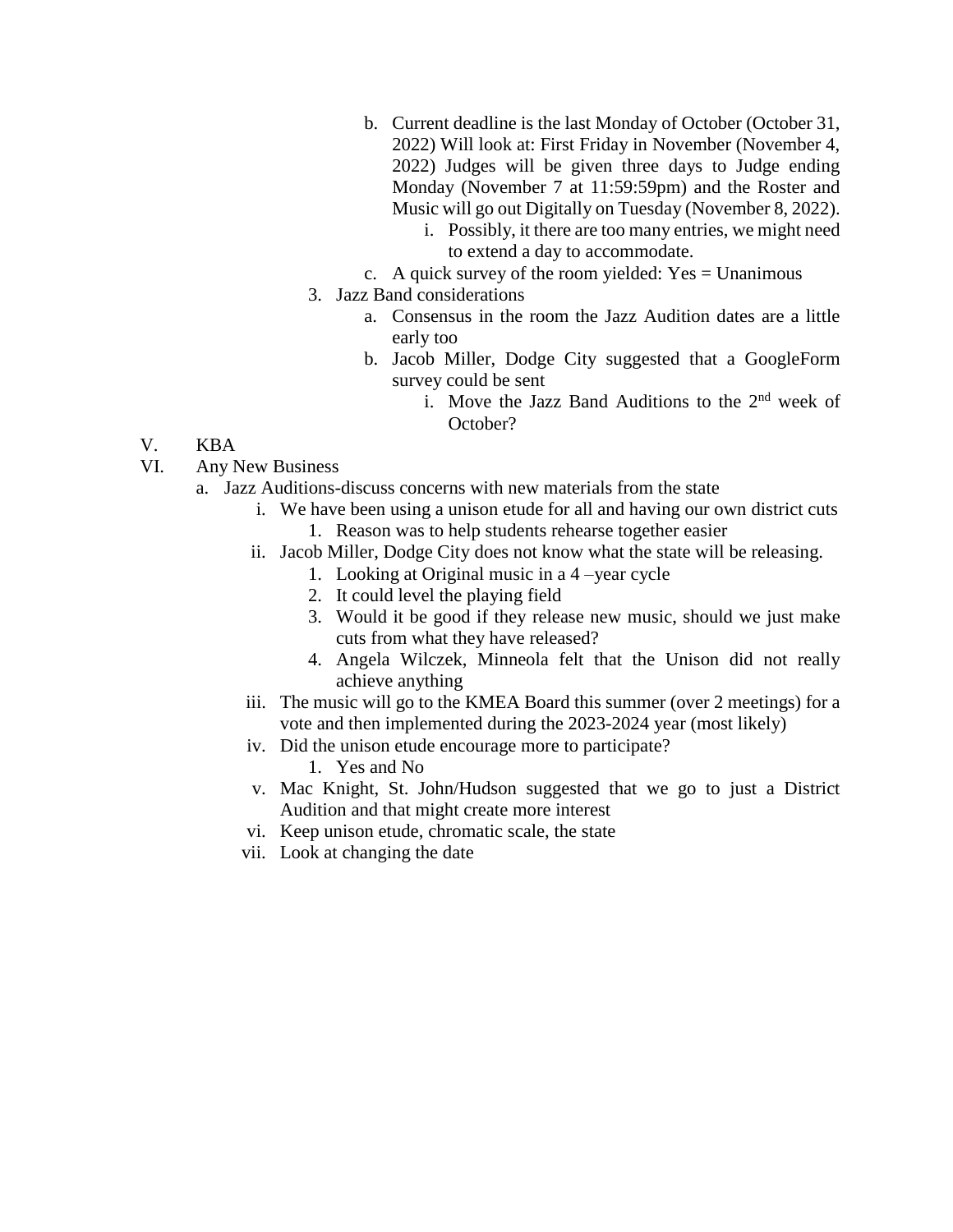## SWKMEA Mini Convention December 4, 2021 Vocal Meeting Rachel Trombley, President 10:00am Teacher Meeting

- I. Welcome
	- a. Rachel Trombley, Dodge City, President welcomed all!
- II. Present: 24 in attendance
- III. High School Choir
	- a. Chairperson-Tori Koehn
		- i. Review of the day and student's work with clinician
		- ii. Any concerns that need to be addressed
			- 1. Review of new system for judging rubric online.
- IV. Numbers for this year compared to last year.
	- a. Pre-registered
		- i. 2018- 434 from 35 schools
		- ii. 2019 407 from 38 schools
		- **iii. 2021 – 366 from 26 schools**
	- b. Scratches
		- i. 2018 111
		- ii.  $2019 103$
		- **iii. 2021 70**
	- c. Total
		- i. 2018 323 Auditioned
		- ii. 2019 304 auditioned
		- iii. **2021 – 296 Auditioned**
	- d. Voice Breakdown:
		- i. Soprano
			- 1.  $2018 = 110$
			- 2.  $2019 = 115$
			- 3. **2021=104**
		- ii. Alto
			- 1.  $2018 = 96$
			- 2.  $2019 = 78$
			- 3. **2021 = 100**
		- iii. Tenor
			- 1.  $2018 = 44$
			- 2.  $2019 = 41$
			- 3. **2021 = 43**
		- iv. Bass
			- 1.  $2018 = 73$ 
				- 2.  $2019 = 70$
				- 3. **2021 = 49**
	- e. 2021 Honor Choir Total **210** (2018-174, 2019 214)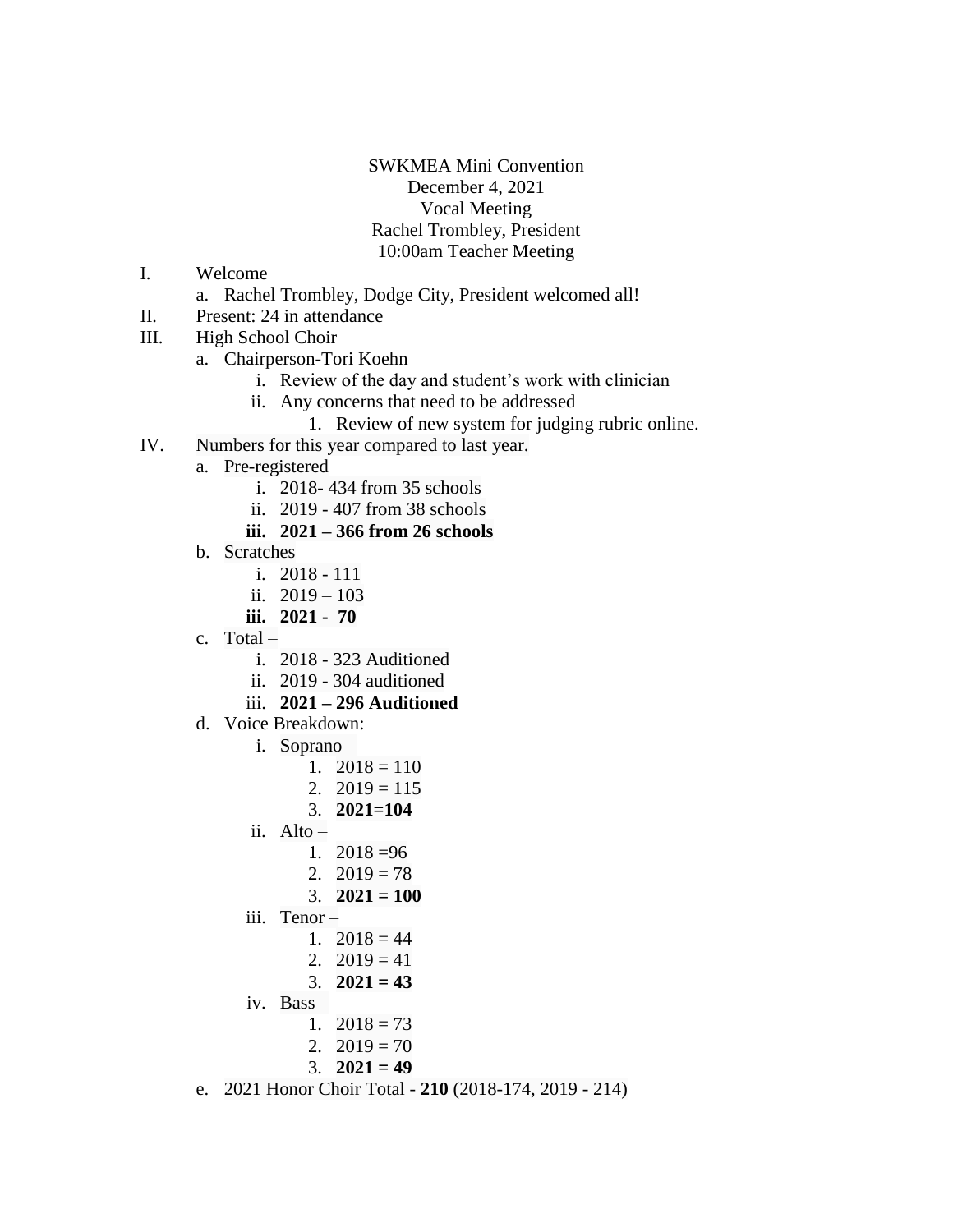- 1. Sop 61
- 2. Alto 62
- 3. Tenor 38
- 4. Bass 45
- V. Any positives or negatives about audition day?
	- a. I've passed on feedback to Troy, he will work on those things for next year.
	- b. Late Entries?
	- c. Meeting/Hospitality Room in Festival Office
	- d. Number of Available Directors? Can we continue to do live?
	- e. How can we get more schools involved?
	- f. \$ for Troy Johnson for the new Audition System
		- i. Consensus is that it worked well
		- ii. Do we pay Troy Johnson a good will offering for using the program?
			- 1. Yes the room feels we should offer
			- 2. The Executive Committee will discuss and determine an amount
	- g. Each school represented rule?
- VI. Open discussion
	- i. Cuts were really early, because of another district doing virtual auditions
- VII. Any New Business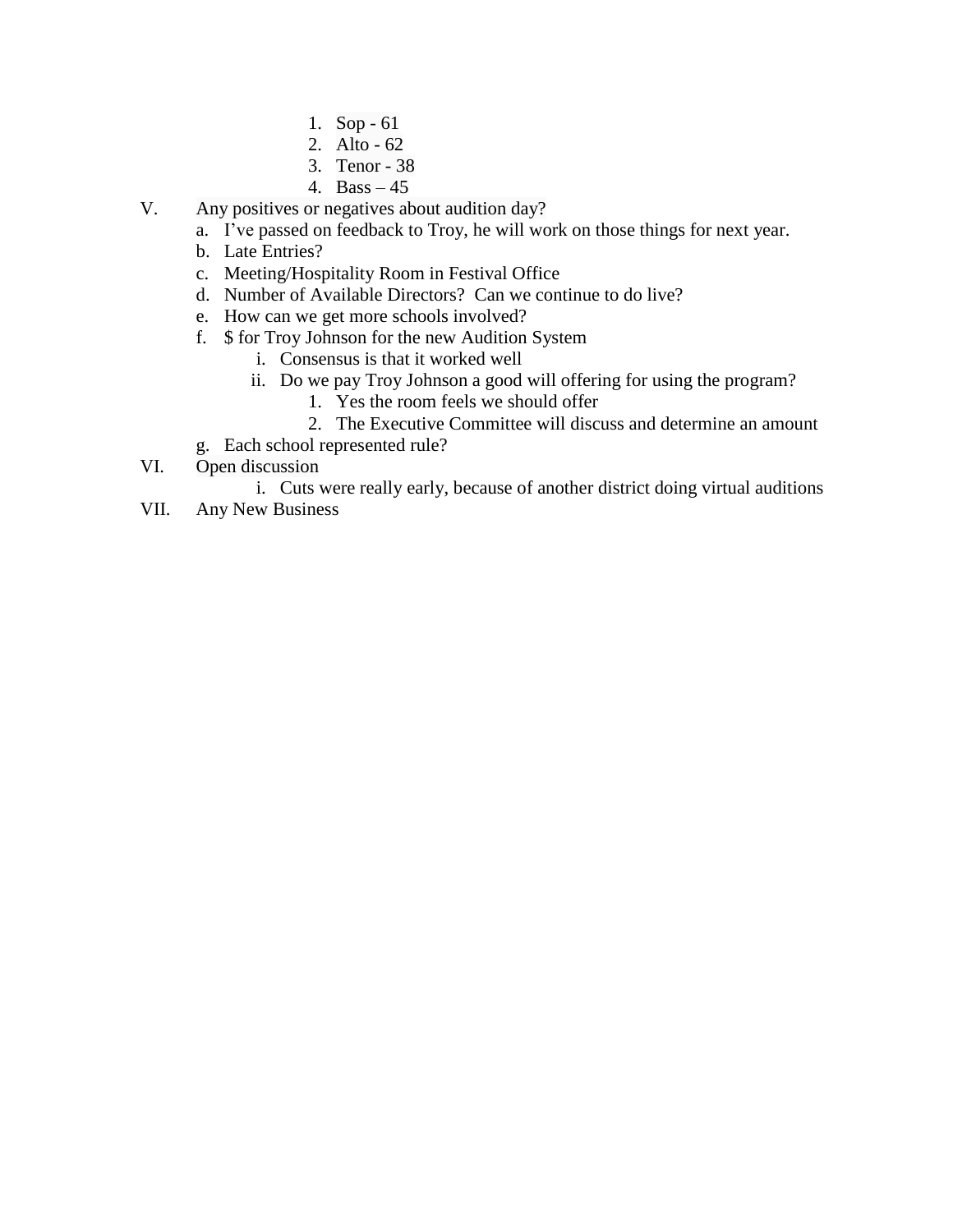SWKMEA Mini Convention December 4, 2021 All Teacher Meeting Rachel Trombley, President 1:00pm Teacher Meeting

- I. Welcome
	- a. Rachel Trombley, Dodge City, President welcomed all!
	- b. Present: 41 in attendance
- II. Piano Competition
	- a. This year only 7 competitors/11 the first year
	- b. Maybe not really serving the purpose that we began with for the event
		- i. To encourage students to play piano and return the SW District
		- ii. We wanted it in the Fall because pianists have contest in the Spring.
	- c. Brandon Wade, Pratt proposed the questions, "Do we want to continue with this?"
		- i. Summer Miller, Garden City, We would like more information
		- ii. Anna Draper, Dodge City, I have capable students, but cannot support the piano students as I'm an orchestra teacher.
		- iii. Abigail Martinez, Garden City, Could we get information to the actual piano teachers?
			- 1. Summer Miller, I second that.
		- iv. Wyatt Smith, Holcomb, We should have out mindset in May to prepare for comp.
			- 1. It will always be in October each year
		- v. The SW KMEA Board will take these considerations to the entire Board in June, 2022.
		- vi. Yared Romo, Liberal student, will play today as he is the SWKMEA Piano Comp winner this year 2021.
- III. Executive Report
	- a. Current Balance: \$13,177.91 prior to today
		- i. Still many fees out
	- b. We are building back a bit this year, however, numbers are down from past years.
	- c. We have begun paying out to the students who have won the past years in the Piano Competition
	- d. SW KMEA Scholarship \$300 award
		- i. Must be a graduate from a SW Kansas High School
		- ii. Jr/Sr enrolled in a 4-year college or University as a Music Major
		- iii. Former Teacher must nominate
		- iv. A Letter will be submitted by the student applying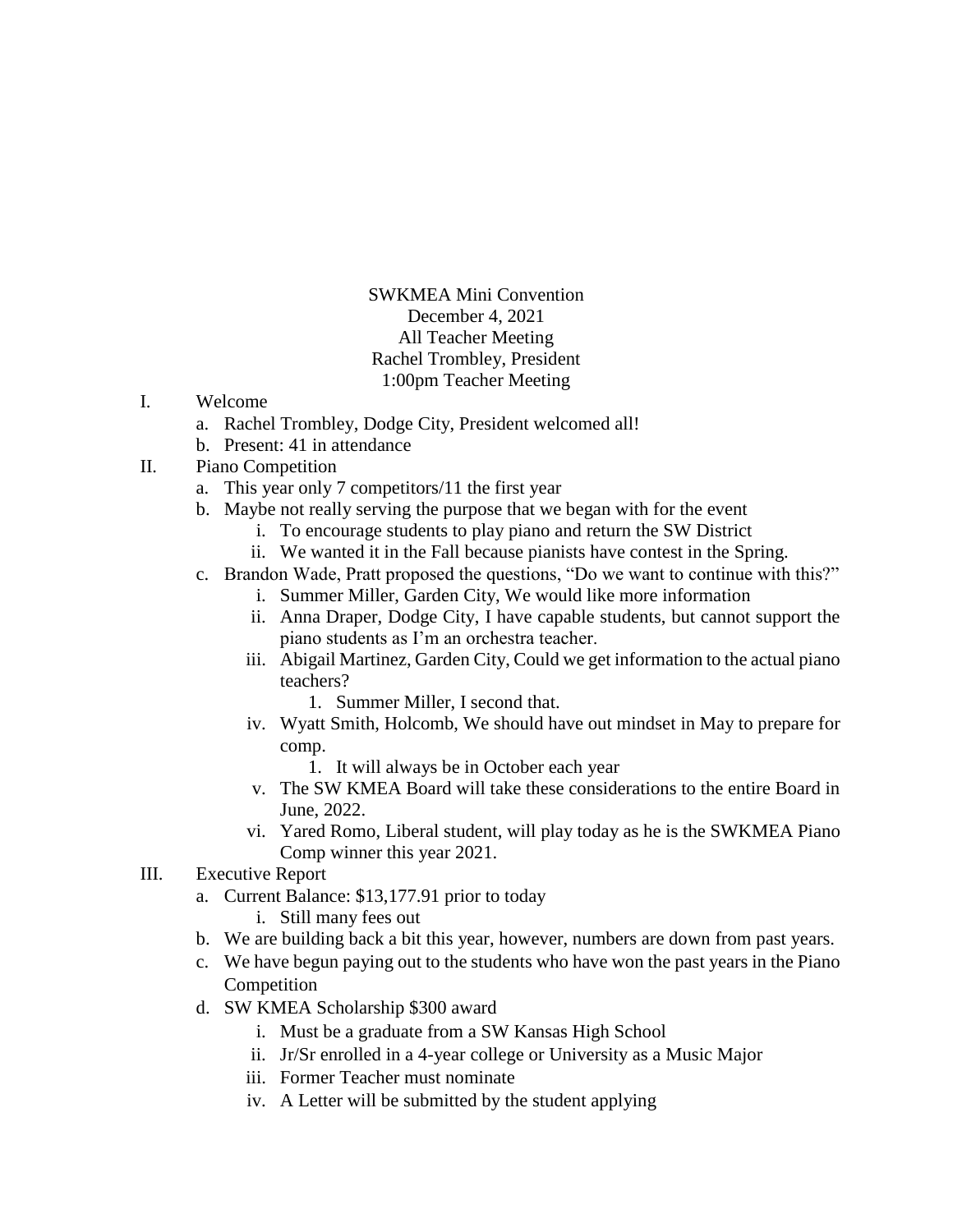- IV. Introduction of Mark Gard, KMEA President
	- a. Information from the KMEA State Board….
- V. On behalf of the KMEA Executive Council, I'd like to thank you for this opportunity to speak to you today. I'd specifically like to thank Rachel Trombley and Kelly Knedler for making this possible. If you do have any questions regarding KMEA, please feel free to contact any of us on the executive council. The Executive Council members are: Gae Phillips, Past-President - today visiting the NE District; Jamie Minneman, President-Elect - today visiting the EC District; and John Taylor, Executive Director - today visiting the SE District. Don't hesitate to reach out to us; we'd love to hear from you. Since 6 of the 7 KMEA districts are meeting today, assisting us are: Past-President Martha Gabel - today visiting the NC District, and Past-President Gretchen Bixler - today visiting the SC District. Our NW District meets next weekend.
- VI. To start by sharing good news -
- VII. Congratulations to our Kansas students that were selected to the NAfME All-National Honor Ensembles. We had 19 students selected to participate in Choir, Concert Band, Symphony Orchestra, and Jazz Ensemble, and 9 students were chosen as alternates. Concerts will be virtual again this year and broadcast January 22-24. Congratulations to all of these students and their directors.
- VIII. Congratulations to Pittsburg High School, KSHSAA Performing Arts Schools of Excellence Award winner for 2020-2021. KSHSAA staff collaborated with leaders from KMEA, the Kansas Speech Communication Association, and the Kansas Thespians to discuss high schools whose performing arts groups consistently receive high rankings/ratings in KSHSAA events and are consistently showing growth in their arts programs. Pittsburg High School was chosen as this year's winner, with five other schools being chosen as finalists - Lawrence-Free State, McPherson, Olathe East, Paola, and Shawnee Mission-Bishop Miege, and 30 other schools receiving commendations.
- IX. Congratulations to the 8 first ever recipients of the KMEA CODA grant. CODA stands for Creating Outstanding Development in the Musical Arts and is an opportunity for KMEA members to obtain a mini-grant for up to \$200 from the KMEA Fund for creative projects in their classrooms that enhance curriculum. Pull up the KMEA website, search for CODA, check out the projects that were funded, and consider projects that you could potentially have funded by this mini-grant. New grant winners will be announced in January of those members who applied by the last deadline of November 1st. Be sure to watch for the next deadline coming up in the spring. Manager for the CODA Grant is Past-President Jean Ney.
- X. Congratulations to Taylor Clark, from St. John, Kansas, who was selected as Miss Kansas this past summer. She is a senior music education major at Kansas State University and will be one of our featured guests at the In-Service Workshop in February where she will have an opportunity to share her platform - music for all.
- XI. We need more students going into music education. All of you are probably aware of the existing shortage of music teachers. If your school has a Tri-M Chapter, make sure those students get to the ISW to see what music education is about. If you don't have a Tri-M Chapter, consider starting one. There may be ways that you can get assistance for the initial start-up fees from either KMEA or NFHS. Also, if you don't have a Tri-M Chapter but have students who should be future music educators, contact KMEA and we will see that those students attend the ISW for free. We want them at the ISW and will make it happen. Just contact us.
- XII. Plans for the ISW, February 24-26, 2022 are now well underway. Performing ensembles were announced at the beginning of August, clinic sessions have been selected and are now being confirmed and, yesterday, the first planning session was held by the executive council with personnel from Century II. We are all thrilled to once again be meeting in person! I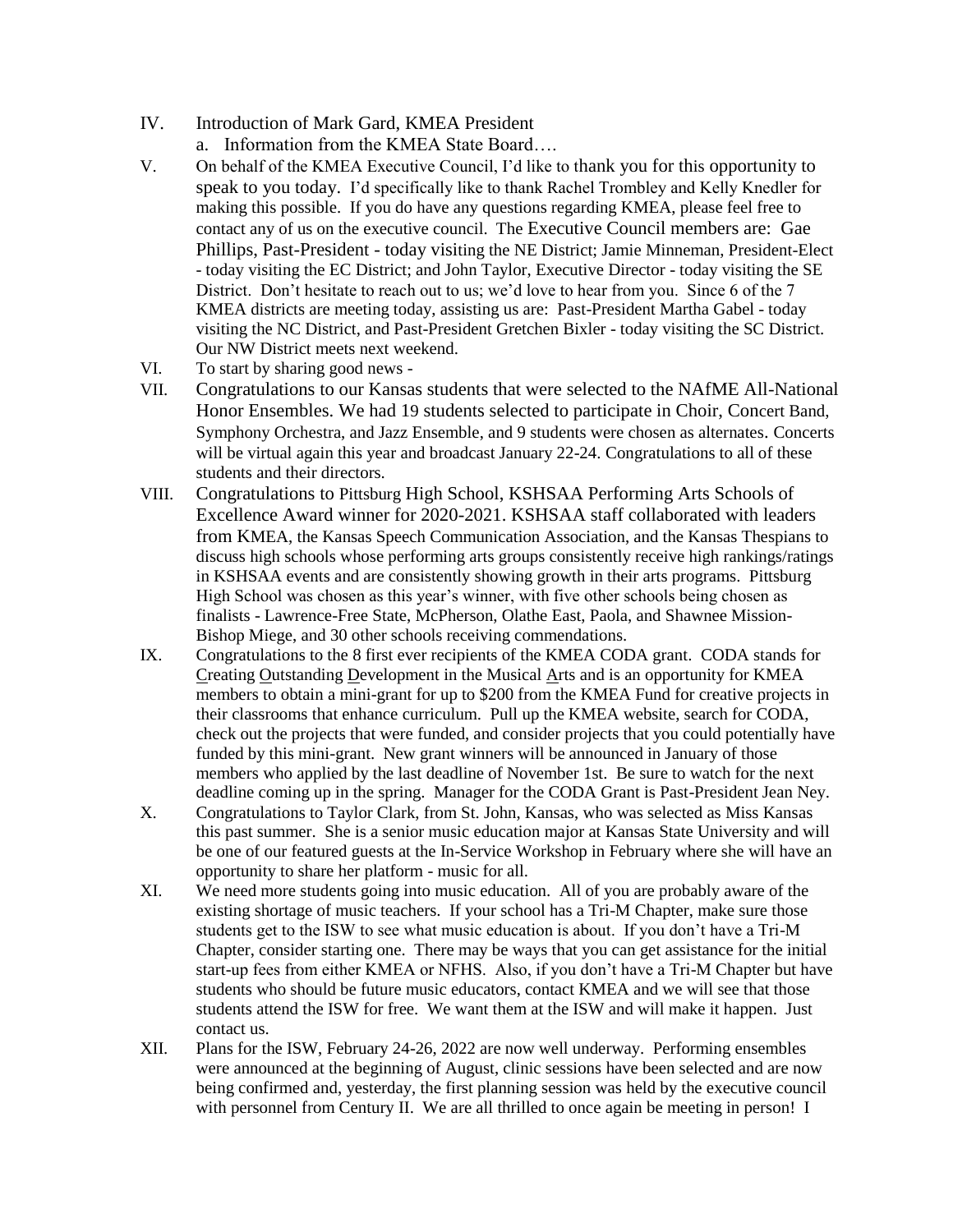would also like to take this opportunity to once again thank Past-President Gae Phillips for taking on the incredible task of putting together a virtual ISW this past February with her remarkable tech team.

- XIII. COVID protocols @ KMEA –ISW have been released.
- XIV. Thursday afternoon, February 24, of the ISW will look a bit different this year. Opening session will still be at 1:00 and will be followed immediately by a social time held in the lobby area outside of the Hyatt Ballrooms. We wish to celebrate being back together in person with a time of socializing with light refreshments and music. That will be followed by 3 short rotating sessions led by nationally known clinicians Marcia Neel, Charles Menghini, and Tim Lautzenheiser. With the opening of the exhibits at 4:00, it will really feel like we are back. Thursday evening will be our university/college concert night featuring a couple of outstanding groups followed by a new addition - an interactive late night jazz jam session.
- XV. Other guests invited by KMEA to the ISW will be James Weaver from the National Federation of High Schools (NFHS) and Craig Manteuffel from KSHSAA. Both will give updates on what's happening with music within the state of Kansas and nationally. Craig has some awesome data on student participation in the fine arts nationwide.
- XVI. We have 2 new performance opportunities for student musicians starting this year at the ISW: the All-State String Orchestra, and the 12A Honor Band. The All-State String Orchestra gives more string players the opportunity to take part in a state ensemble and they will share a Friday evening concert with the All-State Full Orchestra. The 12A Honor Band is an outcome of the Small Schools Initiative started by Past-President Phillips and Small Schools Chair Vesta Jo Still.
- XVII. A couple areas that we are starting to focus on Middle Level Music and Access to Music. With Middle Level Music we hope to offer more support to those teachers, more sessions at the ISW, and possibly more performance opportunities for those students. We now have 3 Middle Level Advisors on the KMEA board, one for each area of band, choir, and orchestra. With Access to Music, we want to look more at DEIA - Diversity, Equity, Inclusion, and Access - and currently have 1 of 2 new advisors on the KMEA board. We also want to look at how Redesign and other programs are affecting music programs across the state. You should be hearing more about those focus areas starting in the spring.
- XVIII. We are experiencing some growing pains. We now have 12 All-State or Honors groups performing at the ISW and we continue to juggle rehearsal spaces as well as performance times and places. We as an organization do feel strongly that we need to have outstanding performing opportunities for all of our students. When you are at the ISW this year, you may hear some talk about the future of Century II. For the past few years, Wichita has been trying to figure out what to do with Century II - renovate or tear down and rebuild. As one of Wichita's largest conventions, with usually around 6000 people attending as educators, participants, or spectators, KMEA tries to stay involved in the conversation about future plans.
- XIX. Registration for the ISW is now open and until the end of December is \$80. For the month of January, registration goes up to \$105, and in February registration goes up to \$130.
- XX. Instrumental Live Auditions will be January 8 at Salina-Lakewood Middle School. Weather contingency date is January 15. Please stay up on any changes to auditions that may now be in place.
- XXI. New teachers Remember that the KMEA Virtual Mentoring Conference has been rescheduled for Saturday, January 22. Mentoring is always a focus area of KMEA and there are a lot of resources available to help. Thanks to our state mentoring team of Janelle Brower, Holly Taylor, and Lynn Unruh, and also thank you to Shara Bane, SW mentoring chair. We are appreciative of the work all of the district mentoring chairs do. Be sure to look for the new teacher opportunities at the ISW and be sure to connect.